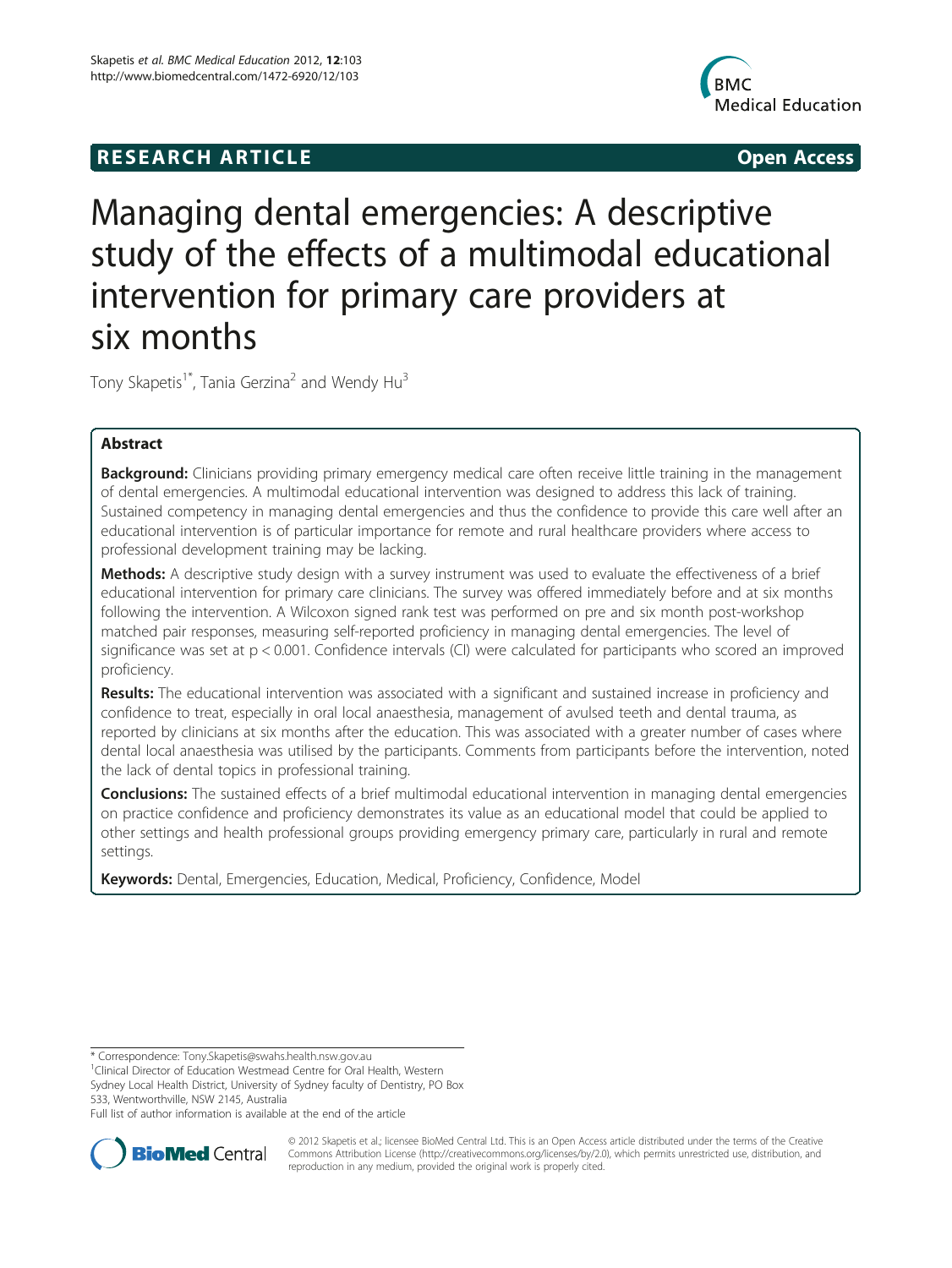# Background

Dental emergencies commonly present to medical personnel rather than to dental surgeries due to ease of access, including location, convenience and affordability [[1](#page-7-0)]. Reported barriers to accessing dental services include practice hours and lack of insurance [[2\]](#page-7-0). Common emergency presentations include dental pain, bleeding, infection and trauma [\[3](#page-7-0)]. In the US, for example, dental complaints have been reported to represent 1.3% of US Emergency Department (ED) visits between 1997 and 2000, or 738,000 visits annually [[4](#page-7-0)]. In another review, oral/dental complaints made up 0.3% of all consultations across 30 general medical practices [\[5\]](#page-7-0). Often such dental emergencies require simple but specific management to prevent complex post-emergency sequelae for the patient. These sequelae can include prolonged discomfort, premature tooth loss, or need for major restorative care to restore oral function. Despite the frequency of dental emergency presentations, medical personnel are reported as lacking both knowledge and training in the management of such presentations [\[6\]](#page-7-0). Appropriately targeted medical education can be effective in changing physician performance when utilising multiple media and instructional techniques [\[7](#page-7-0)].

The purpose of this study was to test whether a well designed interactive and multimodal educational intervention on the management of dental emergencies would have a sustained effect on self-reported proficiency, and on the number of such cases treated by primary care providers over a six month period.

#### Methods

The study group consisted of 242 workshop participants (Table 1) that included physicians, nurse practitioners and medical students. All participants completed an identical four hour workshop, as the core educational intervention, on managing common dental emergencies. This was delivered by the same presenter across three Australian states in 11 hospital Emergency Departments (ED) and rural

Table 1 Professional background of participants in educational intervention

|                         | <b>Number</b> | % respondents |
|-------------------------|---------------|---------------|
| Specialist ED physician | 18            | 7.4           |
| GP                      | 62            | 25.6          |
| Emergency registrar     | 70            | 28.9          |
| Non-emergency registrar | 24            | 9.9           |
| Intern/Resident         | 27            | 11.2          |
| Career medical officer  | 26            | 10.7          |
| Nurse Practitioner      | 9             | 3.7           |
| Student                 | 6             | 2.5           |
| Total                   | 242           | 100.0         |

medical conferences held by the peak professional associations for rural physicians in Australia. The choice of site was by open invitation from ED directors and conference organisers, with participants volunteering attendance. All clinicians working in the host EDs or conferences at the time of the workshops were eligible to participate in the study and volunteered consent to be surveyed before the workshop (T1) and six months later (T2).

The workshop (Figure [1](#page-2-0)) comprised didactic, multimedia (video), case study, simulation (SIM) teaching, peer assessment and self assessment components. Videos of dental local anaesthesia, manipulation of dental materials and the splinting of teeth, were employed. The SIM task involved a practical demonstration using plastic dental models of a complicated crown fracture repair as well as splinting of teeth following avulsion with reimplantation, using Glass Ionomer Cement (a dental restorative material). Participants were then asked to perform these tasks while being assessed by fellow workshop participants using a criterion checklist. Similarly, following instruction, participants were asked to demonstrate through SIM (using a torch and long cotton tip instead of needle and syringe), administration of dental anaesthesia on their peers whilst being assisted and assessed by the educator.

The need for this type of training had been identified by requests for training in dental emergencies and a review of the literature [[8\]](#page-7-0), and confirmed by presentations of poorly managed dental emergencies to the author (TS) in a large dental hospital emergency department. All participants completed a pre-workshop questionnaire (Additional file [1](#page-6-0) and reported here as "T1"), and were invited to complete a follow up questionnaire (T2), which included two additional questions. The first asked if there had been any further education and the second for perceived proficiency in the treatment of dental emergency presentations within the six month follow up period. The follow up survey was distributed through email and post (Figure [2](#page-3-0)).

Open ended comments were also invited at time points T1 and T2. This study was approved by Concord Repatriation General Hospital Human Research Ethics Committee (CH62/6/2009-010).

Data was de-identified and paired analysis performed using Wilcoxon signed rank test and frequencies calculated using  $SPSS^®$  version 15. Confidence intervals (CI) were calculated for participants who scored an improved proficiency.

The 13 item survey instrument was developed by the authors, reviewed by a multidisciplinary professional panel for content validity including two dental and medical academics, emergency physicians, general practitioners and one registered nurse. Minor language changes were subsequently made. It was piloted amongst a group of ED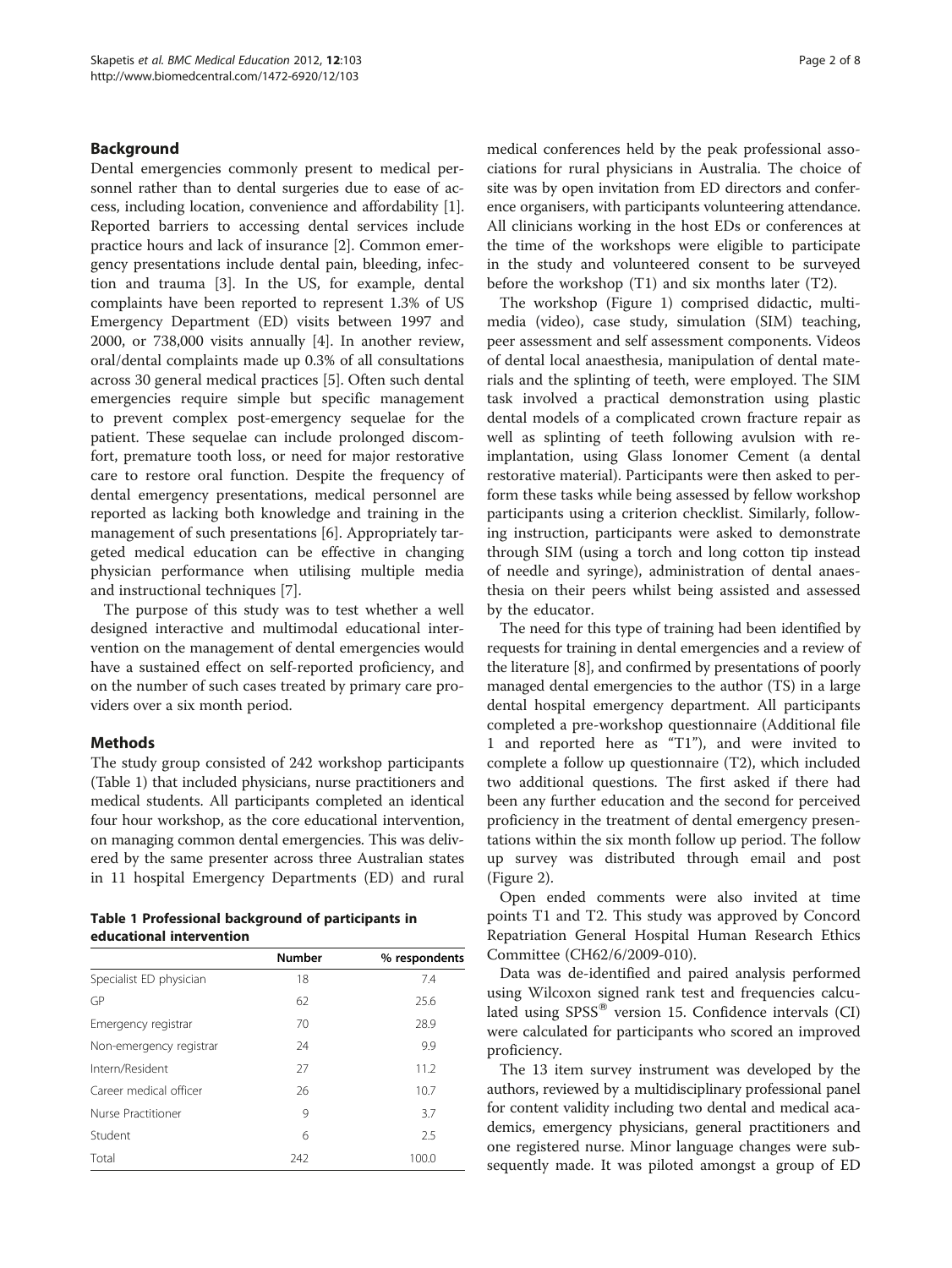<span id="page-2-0"></span>

clinicians including two nurse practitioners and sixteen physicians following which wording modifications were further made to improve construct validity. Questionnaires were further tested for reliability using Cronbach's Split Half reliability analysis (0.79) and for discriminant validity through the use of a "dummy" question which asked for a response surrounding a topic not covered by the workshop content.

# Results

## Characteristics of respondents at six month follow up

The response rate at 6 month T2 (post-workshop) follow up was 74.8% (181/242 workshop participants). Of the 181 respondents, 60% were male, 57% had graduated up to 10 years prior to the workshop, and 53.6% were practicing in rural, 37% in urban and 9.4% in remote locations at the time of the survey. There was no significant association observed between practice location and the type of dental emergencies treated.

In comparing the demographic characteristics of T2 respondents and non-respondents using data from the T1 (pre workshop) questionnaire, there were statistically

significant differences regarding respondents' professional background, previous experience of dental education, provision of ED services and the number of dental trauma cases treated (chi-square test  $p < 0.05$ ). Specialist ED physicians (89%) were most likely to respond while general practitioners (GP) were least likely to be respondents. Study participants having received previous dental education (83%), those providing ED services (77%) and those that had treated one or more cases of dental trauma (83%) in the preceding 12 months, were more likely to be T2 respondents.

Of the T2 respondents, 96.6% had not received any further dental education in the 6 months following the workshop.

## Number and type of dental emergencies treated before the workshop and at 6 month follow up

Annual rates of dental emergencies participants reported treating prior to the workshop (T1) and in the 6 months following the workshop (T2) are summarised in Figure [3.](#page-4-0)

A comparison of the number and type of dental emergencies treated by T2 respondents before and after the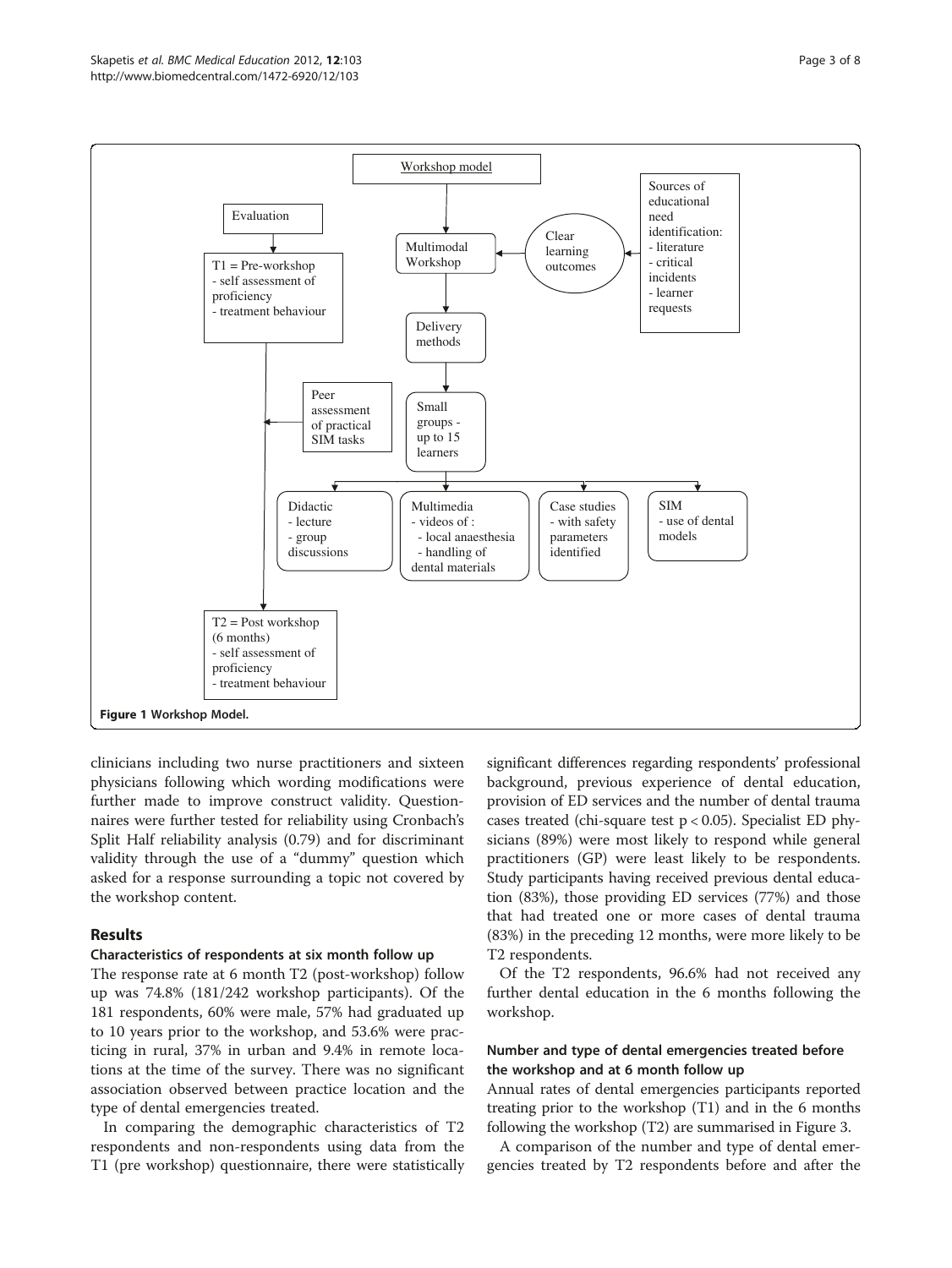<span id="page-3-0"></span>

Figure 2 Sequence of survey completion for participants.

workshop (paired Wilcoxon P < 0.001) showed significant increase in the number of cases treated involving dental anaesthesia and a decrease in cases involving intra-oral haemorrhage. However, 80.5% of T2 respondents had not treated any dental emergencies in the 6 months since the workshop; citing reasons such as a lack of presenting patients (81%), lack of confidence and/or insufficient dental equipment (9.8%).

When asked if there were any type of dental emergencies for which T2 respondents felt not proficient in providing emergency treatment, 15.6% cited cases including multiple complex tooth injuries, jaw fractures, anaesthesia difficulties and paediatric presentations. Open ended questions inviting comments at T1 ( $n = 28$ ), largely acknowledged the lack of previous education surrounding the management of dental emergencies.

# Self reported change in proficiency at 6 months after the workshop

Self reported change in proficiency between T1 and T2 is summarised in Table [2](#page-4-0) with significance set at p <0.001 using paired Wilcoxon statistical analysis.

# **Discussion**

## Educational theory

Andragogy is often defined as the science of teaching adults. This concept is often idealised yet rarely embodied when developing workshops for medical care providers. We aimed to design a multimodal workshop which embodied adult learning strategies including SIM, case studies and self evaluation as suggested by Knowles [\[9](#page-7-0)]. Additionally, this education considered the needs and wants of the target learners (Figure [3](#page-4-0)) which is consistent with Tylers model [\[10\]](#page-7-0) and experiential learning proponents [[11\]](#page-7-0). The workshop attempted to diversify the range of treatment options offered in an area not generally managed by primary care providers, a process which has been called 'productive diversity' and 'new learning [[12\]](#page-7-0). These authors describe how new learning is characterised by transformative education facilitating behavioural (practice) change. This is highlighted by one of the participants in their open comments at T2.

The majority of other comments  $(n = 103)$  were positive, relating to the relevance, content and delivery of the education.

# Workshop elements

The workshop was supported by learning outcomes specific to each topic presented (Table [3\)](#page-5-0). Underpinning the workshop was a didactic presentation using photographs of clinical cases, supporting literature and colour handouts to enhance the learning experience. The topics of tooth nomenclature and traumatic dental injuries (TDI) included instruction on the FDI (World Dental Federation) [[13\]](#page-7-0) and WHO (World Health organisation) [[14\]](#page-7-0) classifications respectively. The local anaesthesia component included instruction on dental infiltration and block anaesthesia and the TDI component included instruction on the management of crown fractures, luxation and avulsion injuries. Management of intra-oral haemorrhage included instruction on suturing methods and management of dental infections included education on origin and spread of odontogenic infections and antibiotic choices.

Similar educational interventions combining didactic with other instructional techniques have been documented [[15](#page-7-0)-[18\]](#page-7-0). This study differs with regards to subject matter and context, with other workshop style educational interventions in the management of dental emergencies having not previously been reported from Australia. The variety of teaching techniques together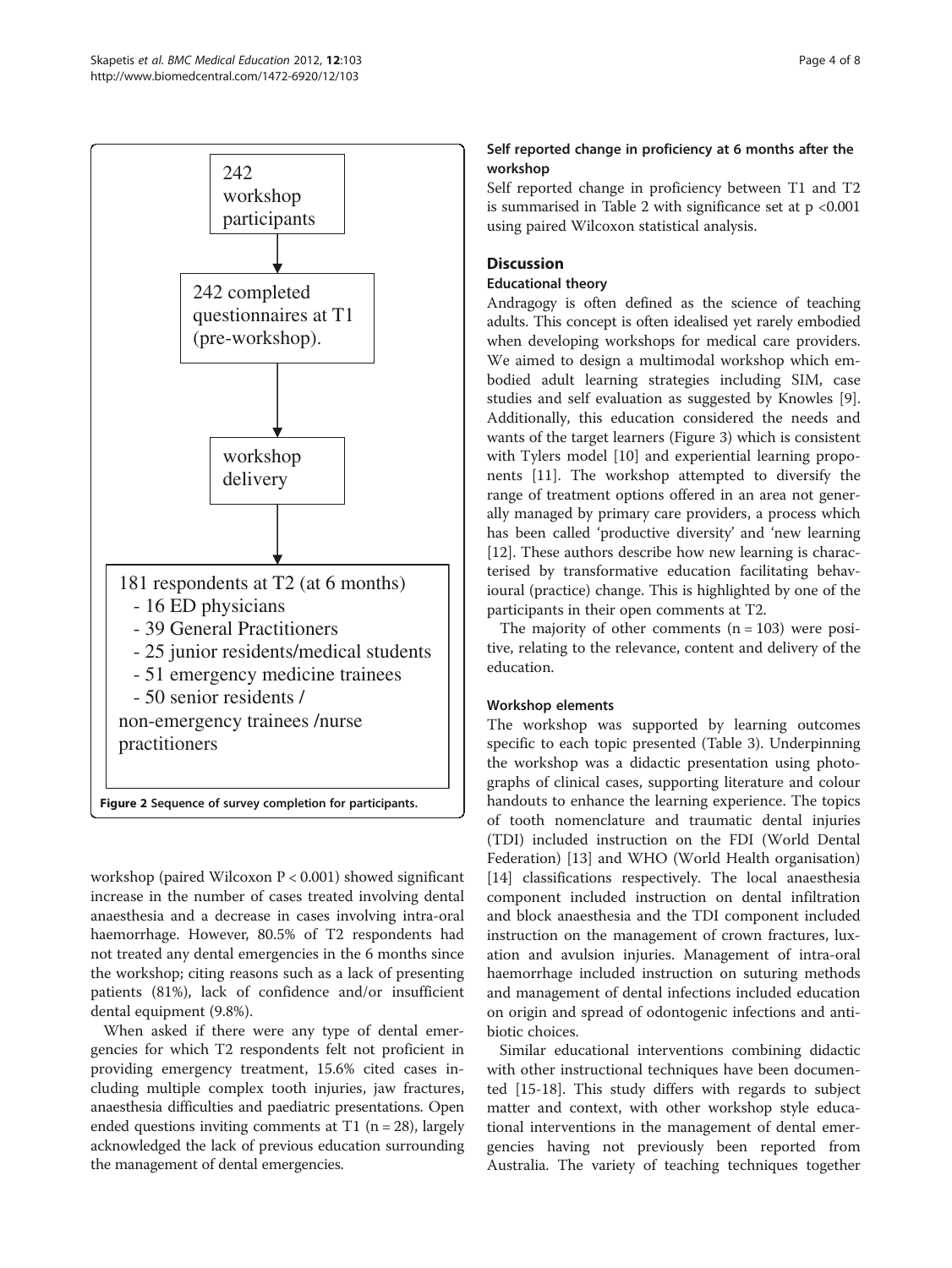<span id="page-4-0"></span>

with assessment methods reinforced the delivery of workshop learning outcomes.

#### Survey respondents

Primary care providers surveyed included physicians, nurse practitioners and students. The proportion of participants in each group reflected staffing levels commonly found in Australian EDs, where most of the workshops were conducted. The role of the medical student is generally limited to treatment of dental emergencies under supervision with physicians and nurse practitioners (who are capable of prescribing and administering local anaesthesia) able to provide independent treatment within their scope of training [\[19](#page-7-0)].

Respondents at T2 were more likely to be ED physicians, have had previous dental education, be providing ED services and treating more dental trauma.

Proficiency when delivering dental local anaesthesia showed the greatest improvement and this skill was reported as the most utilised during the 6 month follow up period. Self-reported proficiency was sustained during the 6 month follow up period.

Both T1 and T2 questionnaires asked participants to make an evaluation of their own proficiency in managing common dental emergencies. Self-assessment is an important part of self-awareness and an essential component of critical thinking. It is also a common focus in health professional curricula. Self assessment has been

|  |  | Table 2 Self-Reported change in proficiency at 6 month follow up (T2 compared to T1) |  |
|--|--|--------------------------------------------------------------------------------------|--|
|--|--|--------------------------------------------------------------------------------------|--|

|                                                                   | % worse | % unchanged | % improved (CI) | p-value |
|-------------------------------------------------------------------|---------|-------------|-----------------|---------|
| proficient in describing a dental emergency to a Dentist          | 1.2     | 21.6        | 77.2 (71-83)    | < 0.001 |
| able to assess the urgency of a dental emergency presenting to ED | 1.1     | 32.2        | 66.7 (60-74)    | < 0.001 |
| able to give appropriate dental local anaesthesia                 |         | 17.8        | 82.2 (77-88)    | < 0.001 |
| able to control haemorrhage from inside the mouth                 | 6.1     | 37.3        | 56.6 (46-64)    | < 0.001 |
| able to place sutures correctly inside the mouth                  | 3.9     | 42.3        | 53.8 (47-61)    | < 0.001 |
| Can provide appropriate emergency treatment and management for:   |         |             |                 |         |
| avulsed or displaced permanent tooth                              | 1.2     | 22.7        | 76.1 (70-82)    | < 0.001 |
| avulsed or displaced primary tooth                                | 1.7     | 20.6        | 77.7 (72-84)    | < 0.001 |
| a dental infection                                                | 5.0     | 36.1        | 58.9 (52-66)    | < 0.001 |
| dental trauma                                                     | 2.3     | 18.3        | 79.4 (74-85)    | < 0.001 |
| pericoronitis*                                                    | 4.4     | 39.4        | 56.2 (49-63)    | < 0.001 |

\* "Dummy" question included to support construct reliability.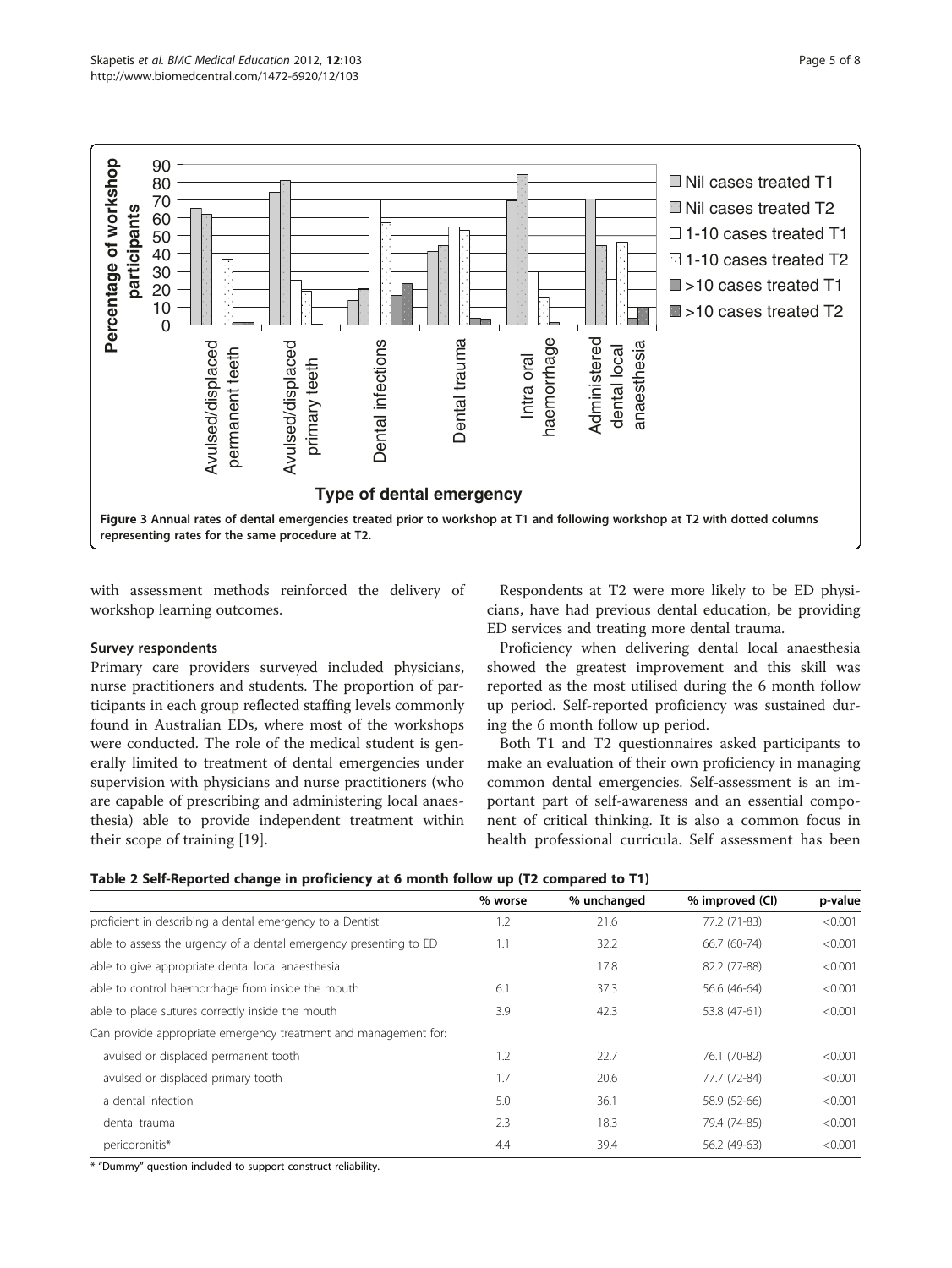<span id="page-5-0"></span>Table 3 Workshop topic learning outcomes

| <b>Topic</b>  | <b>Learning outcomes</b>                                                                                               |  |
|---------------|------------------------------------------------------------------------------------------------------------------------|--|
| Dental        | - Understanding the main components of tooth                                                                           |  |
| Nomenclature  | anatomy and structure.                                                                                                 |  |
|               | - The ability to describe and record both the<br>primary and secondary dentition using<br>appropriate<br>nomenclature. |  |
| Dental        | - The ability to manage acute dental pain                                                                              |  |
| Anaesthesia   | effectively.                                                                                                           |  |
|               | - The ability to give infiltration & block<br>anaesthesia around the mouth.                                            |  |
| Dental Trauma | - Ability to provide effective emergency treatment<br>for common dental trauma.                                        |  |
| Intra-oral    | - Ability to provide effective emergency treatment                                                                     |  |
| haemorrhage   | for intra-oral haemorrhage.                                                                                            |  |
| Dental        | - Effective first line management of commonly                                                                          |  |
| Infections    | occurring dental infections.                                                                                           |  |

reported useful in improving learning [\[20](#page-7-0)] by providing insights into identifying learning needs, although it can be inaccurate [\[21](#page-7-0)].

In the pre-workshop and follow up questionnaires (T1, T2), professional category of respondents was statistically different from those of non-respondents. ED physicians were found to be most likely to respond to the 6 month follow up questionnaire (T2) and general practitioners were the least likely. This may be due to ED physicians placing a greater importance on this topic as they may be more likely to encounter dental emergencies. Respondents were also more likely to be currently delivering ED services (77.1% versus 47.4% for participants not providing ED services) and have treated more cases of dental trauma.

These statistically significant differences between respondents and non-respondents to the follow up questionnaire may suggest an element of responder bias and this should be considered when translating our results to other settings and professional groups.

Nevertheless, the high response rate to the 6 month follow up questionnaire as well as differences between respondents and non-respondents highlights the importance of topic relevancy in educational interventions and therefore its effectiveness in promoting learning. Relevancy of training has been reported to improve learning outcomes in other literature [\[22\]](#page-7-0).

A majority of T2 respondents (84.4%) reported that they had not encountered any dental emergencies which they were not proficient in managing. This would suggest that the topics covered by the workshop, including dental nomenclature, dental trauma, intra-oral haemorrhage control, dental infections and dental anaesthesia, adequately covered the majority of common presentations facing clinicians, indicating good specificity.

#### Dental emergencies treated

With regards to the treatment of intra-oral haemorrhage and performance of dental anaesthesia, results shown in Figures [3](#page-4-0) demonstrated a significant decrease between T1 and T2 in the number of cases treated per annum. More respondents had either not treated any intra-oral haemorrhage cases (84.4%) or had treated 1-10 cases (15.6%) after the workshop (T2), while at T1, these percentages were 69.4% and 29.4% respectively. This result is heavily influenced by the types of cases presenting at different times and is consistent with the smaller proficiency gain (56.6%) surrounding this topic. Conversely, at T2, more dental local anaesthesia was utilised with less than half of respondents having treated "no such cases" (44.4%) and almost half (46.1%) having treated 1-10 cases. This outcome demonstrates a significant change which suggests a behaviour shift towards using local anaesthesia more frequently as a result of the workshop education. The study was not designed to measure the quality of such treatment. There was also a significant association between T2 respondents who had not treated any cases of permanent tooth avulsion/displacement. The reported absence of previous dental education prior to the workshop and during the six months, suggests that the workshop would enhance knowledge and skills.

#### Proficiency change and sustainability

The majority of T2 respondents (96.6%) had not received any further dental education during the follow up period so any self reported change in proficiency would not be due to other training. Table [2](#page-4-0) results show that there were sustained improvements in self-reported proficiency in most of the topics covered by the workshop at T2. Topics showing the least improvement as well as an element of negative improvement included: placing sutures inside the mouth, management of pericoronitis (the "dummy" question) and dental infections as well as controlling intra-oral haemorrhage. This may be explained in several ways; firstly, the participants may already have pre-existing proficiency in this topic prior to the workshop, the workshop may not have been effective, participants may not have had opportunities to practice skills that they had learnt at the workshop or the survey tool failed to capture differences, for example due to limited recall. In addition, the small improvement reported for management of pericoronitis was anticipated as this was the dummy question concerning a topic that was not covered by the workshop but was included to test survey reliability [[23,24](#page-7-0)]. It is possible that respondents actually improved their own understanding on this topic by themselves. The modest improvement for placing sutures and controlling intra-oral haemorrhage could be attributed to lower numbers of such presentations during the post workshop period (Figure [3\)](#page-4-0) and thus opportunities to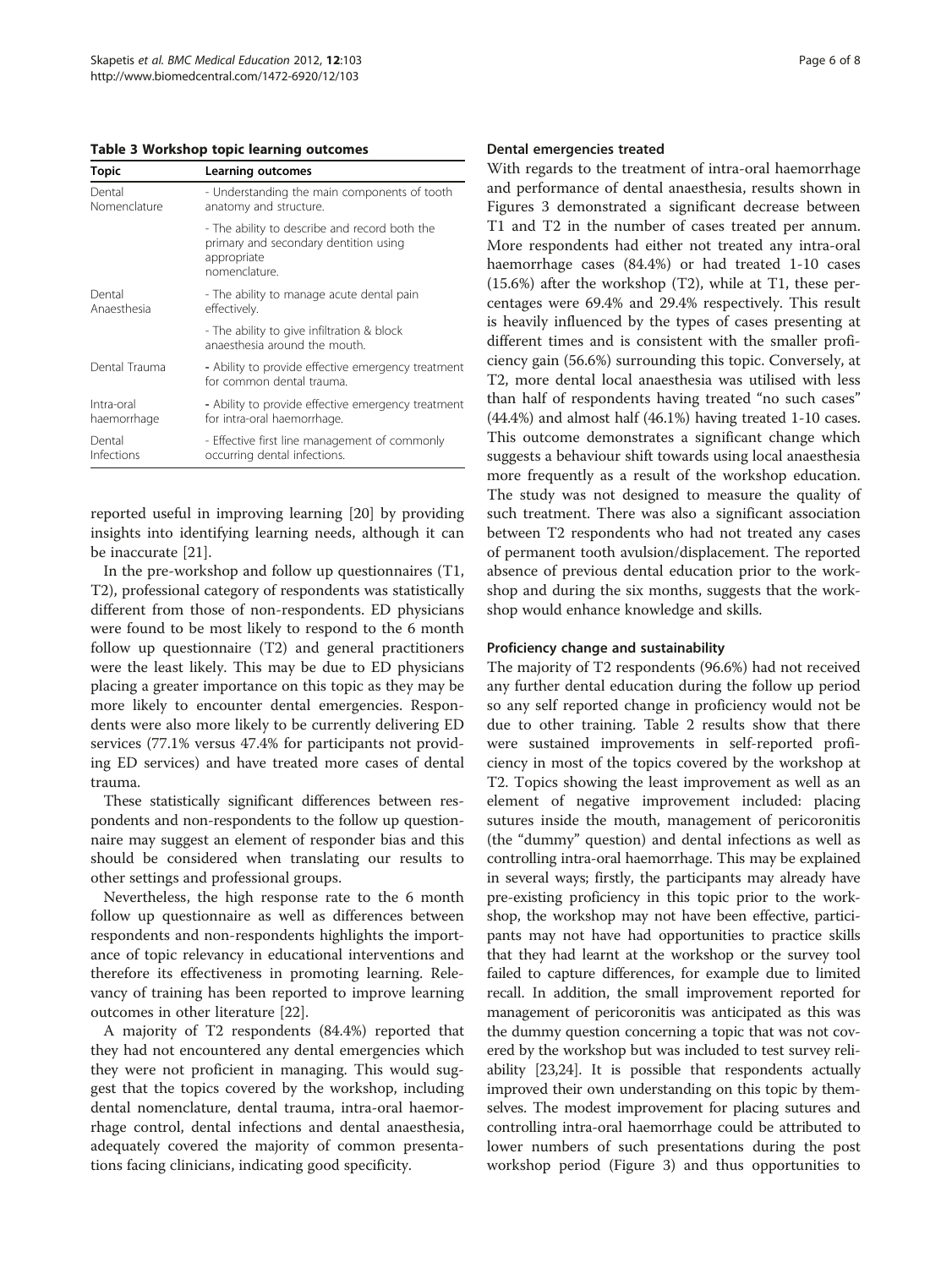<span id="page-6-0"></span>practice newly acquired skills. Conversely, the modest improvement seen in the management of dental infection may be due to pre-existing proficiency as such presentations are common in medical practice [[25](#page-7-0)].

#### Limitations and strengths

This study is limited by its reliance on respondent recall at the 6 month follow up of treated cases. However, this time period was chosen as a balance between testing whether effects of the workshop were sustained, and the time period when recall is expected to be reasonably accurate. Literature has generally reported a decline in retention and recall of clinical information at three months following an educational intervention amongst medical students of between 10 and 19% [\[26](#page-7-0)] – our follow up period was double this and was able to demonstrate sustained increases from time zero.

There may also be elements of response bias given the differences between respondents and non-respondents at T2, although our detailed analysis of the differences will allow better transferability of the results to other settings and professional groups. Further bias may have been introduced through the Hawthorne effect as participants were aware that they would be followed up after six months. However, the size of the proficiency gains together with the many positive comments from the open ended question, assisted to triangulate the results as suggested by Holden [\[27\]](#page-7-0) and quantify this effect. A further weakness relates to the study's reliance on self assessment as the main form of evaluation, although peer assessment using a criterion checklist was also employed to enhance the learning experiences. The checklist related to simulated repair of a dental avulsion using dental models and described key features of the task subunits to aid the peer assessment. Such checklists have been used as aids in peer assessment of competence [[28](#page-7-0)].

Strengths of this study include the sample size, that significant effects were shown with the workshop being conducted at multiple sites and with participants with diverse professional backgrounds. This demonstrates that the intervention was effective in different settings and with different health professional groups and levels of expertise. The high six month response rate and the link between the educational intervention and respondents' performance of the skills suggests that learning was applied in real clinical settings during the follow up period. These strengths suggest that the educational model for this workshop will be effective in other settings and with different health professional participants.

Suggestions for further research in this area may include a more accurate measure of the number of dental emergencies treated for example through a medical record audit over a longer period, a measure of the quality

#### Conclusions

A model for a single multimodal educational intervention in management of dental emergencies that demonstrates a significant increase in the use of dental local anaesthesia by emergency care clinicians and improved self reported proficiency is presented. Self reported proficiency was most improved in administering dental local anaesthesia for managing dental presentations at six month follow up. Clinicians' self reported improvement in proficiency was sustained beyond the workshop for at least six months. This may be due to the use of multiple instructional strategies and topic relevancy. Our findings suggest that the educational model used for this intervention will be effective in other settings with a range of health professionals who are called upon to treat dental emergency presentations.

# Additional file

[Additional file 1:](http://www.biomedcentral.com/content/supplementary/1472-6920-12-103-S1.pdf) Pre workshop questionnaire. Questionnaire type survey instrument completed by participants prior to workshop (T1).

#### Abbreviations

ED: Emergency department; T1: Time 1 – pre-workshop; T2: Time 2 – six months post-workshop; GP: General practitioner; SIM: Simulation; TDI: Traumatic dental injuries.

#### Competing interests

The authors declare that there are no financial or non-financial competing interests in relation to this manuscript.

#### Authors' contributions

TS - principal author and researcher for this study. TG - contributed to design, early drafts, editing and final approval of this paper. WH contributed to design, early drafts, editing and final approval of this paper. All authors read and approved the final manuscript.

#### Authors' information

Principal author: Dr Tony Skapetis

- BDS, Med (Adult Education).

- Clinical Director of Education, Westmead Centre for Oral Health, Western Sydney Local Health District. Clinical Senior Lecturer, Faculty of Dentistry, University of Sydney

Co-authors: Associate Professor Tania Gerzina

- Associate Professor Dental Education, Faculty of Dentistry University of Sydney

Co-authors: Professor Wendy Hu

- Professor of Medical Education, School of Medicine, University of Western Sydney.

#### Acknowledgements

Karen Byth, Consultant Statistician Westmead Hospital, Western Sydney Local Health District, for assistance with the statistical analysis of the data. Westmead Centre for Oral Health and Department of Health and Ageing through their Medical Specialist Outreach Assistance (MSOAP) program for their support for this educational activity.